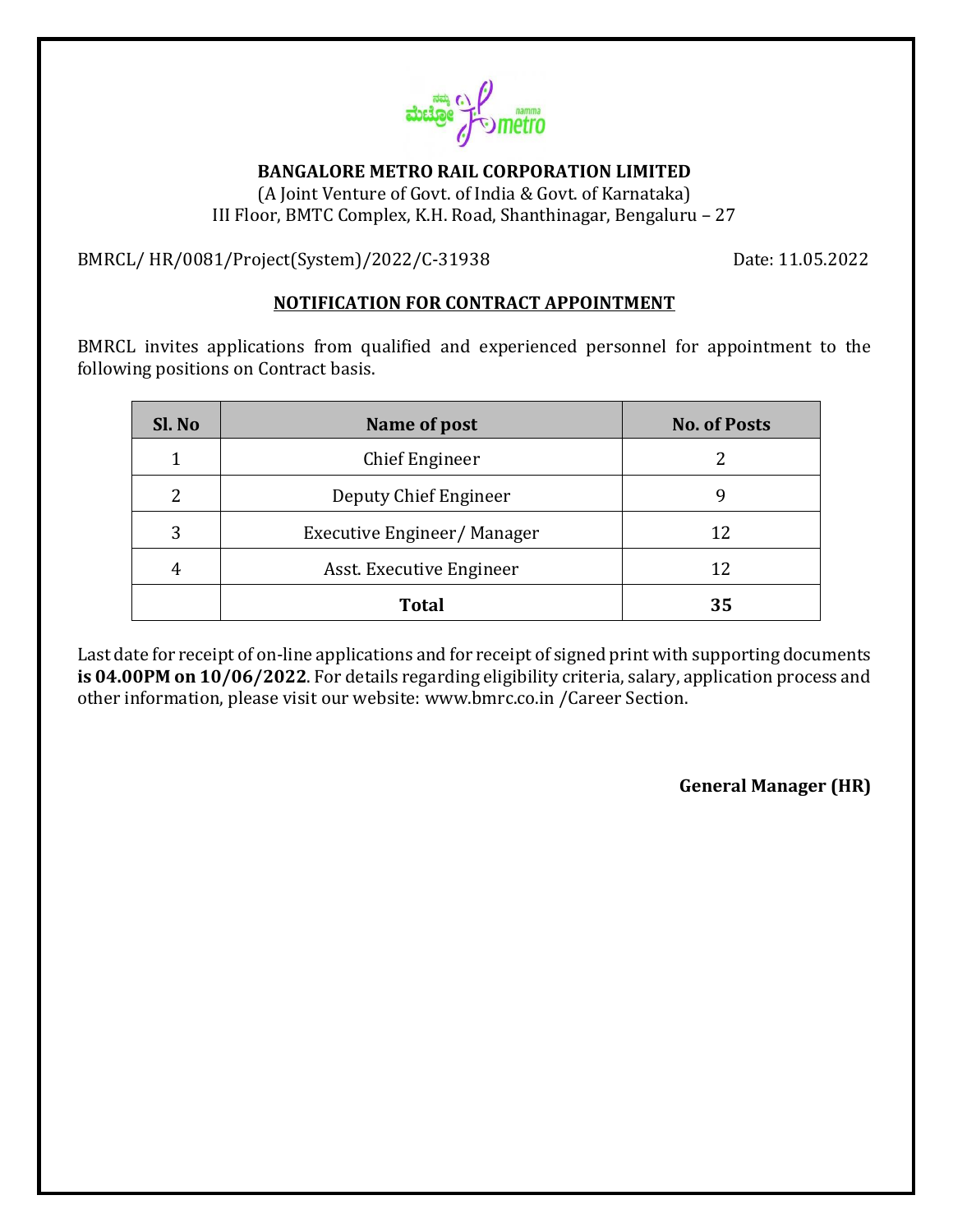

# **BANGALORE METRO RAIL CORPORATION LIMITED**

(A Joint Venture of Govt. of India & Govt. of Karnataka) III Floor, BMTC Complex, K.H. Road, Shanthinagar, Bengaluru – 27

BMRCL/ HR/0081/Project(System)/2022/C-31938 Date: 11.05.2022

#### **NOTIFICATION FOR CONTRACT APPOINTMENT**

Bangalore Metro Rail Corporation Limited, a Joint Venture of Government of India and Government of Karnataka, is a Special Purpose Vehicle (SPV) entrusted with the responsibility of implementing the Metro Rail Project in the City of Bengaluru.

BMRCL invites applications from qualified and experienced personnel for appointment to the following positions on contract basis.

#### **I. NAME OF THE POSTS, AGE AND NO. OF THE POSTS:**

| Sl.<br><b>No</b> | Name of post                                                             | Max. Age<br>limit | No. of<br><b>Posts</b> |
|------------------|--------------------------------------------------------------------------|-------------------|------------------------|
| $\mathbf{1}$     | Chief Engineer (Telecommunication & AFC)                                 | 58 years          | 1                      |
| $\overline{2}$   | Chief Engineer (E&M, Depot E&M, incl. lifts & Esc.)                      | 58 years          | $\mathbf{1}$           |
| 3                | Deputy Chief Engineer (Signalling)                                       | 55 years          | $\overline{2}$         |
| $\overline{4}$   | Deputy Chief Engineer (Telecommunication& AFC)                           | 55 years          | $\mathbf{1}$           |
| 5                | Deputy Chief Engineer (Traction & RSS)                                   | 55 years          | $\overline{2}$         |
| $\overline{6}$   | Deputy Chief Engineer (E&M, Depot E&M, incl. lifts & Esc.)               | 55 years          | $\overline{2}$         |
| $\overline{7}$   | Deputy Chief Engineer (Depot Design, Machinery & Plant)                  | 55 years          | $\mathbf{1}$           |
| 8                | Deputy Chief Engineer (Operation Safety)                                 | 55 years          | $\mathbf{1}$           |
| 9                | Executive Engineer/Manager (Signalling)                                  | 50years           | $\overline{2}$         |
| 10               | Executive Engineer/ Manager (Telecommunication& AFC)                     | 50years           | $\mathbf{1}$           |
| 11               | Executive Engineer/ Manager (Traction & RSS)                             | 50years           | $\mathbf{1}$           |
| 12               | Executive Engineer/ Manager (E&M, Depot E&M incl. Lift and<br>Escalator) | 50years           | $\overline{4}$         |
| 13               | Executive Engineer/Manager (ECS & TVS/SCADA)                             | 50years           | $\overline{2}$         |
| 14               | Executive Engineer/ Manager (Depot Design, Machinery & Plant)            | 50years           | $\overline{2}$         |
| 15               | Assistant Executive Engineer (Signalling)                                | 45 years          | $\overline{2}$         |
| 16               | Assistant Executive Engineer (Telecommunication & AFC)                   | 45 years          | $\overline{4}$         |
| 17               | Asst. Executive Engineer (Traction & RSS)                                | 45 years          | $\mathbf{1}$           |
| 18               | Assistant Executive Engineer (E&M, Depot E&M incl. lifts & Esc.)         | 45 years          | 3                      |
| 19               | Assistant Executive Engineer (Depot Design, Machinery & Plant)           | 45 years          | $\mathbf{1}$           |
| 20               | <b>Assistant Executive Engineer (Operation Safety)</b>                   | 45 years          | $\mathbf{1}$           |
|                  | <b>Total</b>                                                             |                   | 35                     |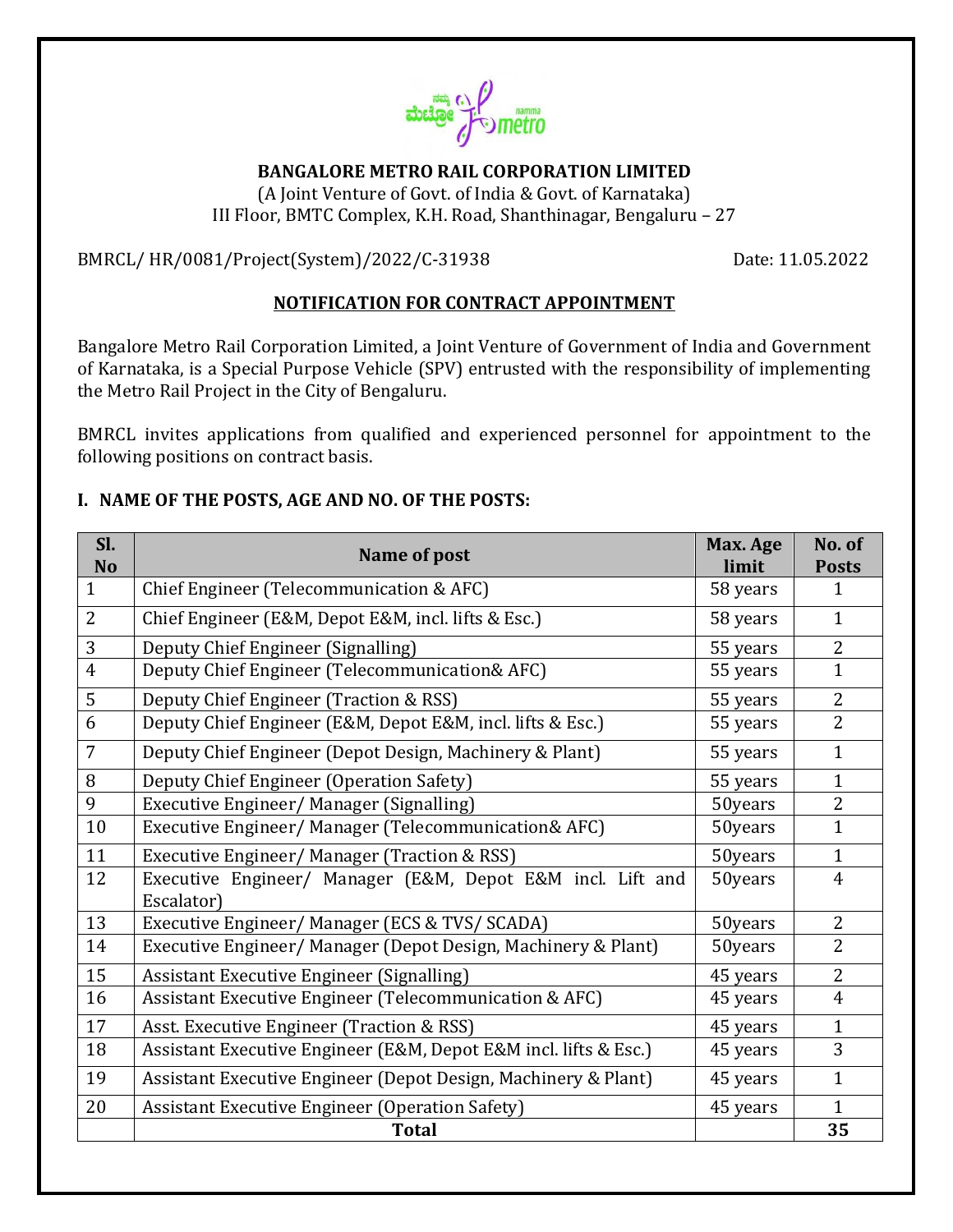# **II. EDUCATIONAL QUALIFICATION AND EXPERIENCE CRITERIA:**

| Sl.<br><b>No</b> | Name of post                                                    | <b>Minimum Educational</b><br>Qualification                                                                                                        | <b>Experience Criteria</b>                                                                                                                                                                                                                                                                                                                                                                                                                                                                                                                                                                                                                                                                                                          |
|------------------|-----------------------------------------------------------------|----------------------------------------------------------------------------------------------------------------------------------------------------|-------------------------------------------------------------------------------------------------------------------------------------------------------------------------------------------------------------------------------------------------------------------------------------------------------------------------------------------------------------------------------------------------------------------------------------------------------------------------------------------------------------------------------------------------------------------------------------------------------------------------------------------------------------------------------------------------------------------------------------|
| 1.               | Chief Engineer<br>(Telecommunic<br>ation & AFC)                 | BE/ B. Tech in Electrical &<br>Electronics/Electronics &<br>Communications/Comput<br>Science/IT/<br>BSc.<br>er<br>Computer/<br>BSc.<br>Electronics | Post qualification experience of minimum 20<br>$\bullet$<br>years' experience out of which 10 years in<br>telecommunications field. Candidates should<br>have experience and shall be involved from<br>installation and commissioning of the<br>telecommunication equipment. Experience<br>tender<br>and<br>contract<br>management,<br>in<br>preparation of tender documents, evaluation<br>is desired.<br>Candidates with work experience of Metro<br>$\bullet$<br>Railway communication system shall be<br>preferred.<br>Knowledge of Kannada desirable.<br>$\bullet$                                                                                                                                                             |
| 2.               | Chief Engineer<br>Depot<br>(E&M,<br>E&M, incl. lifts<br>& Esc.) | BE/<br><b>B.</b><br>Tech<br>in<br>Mechanical/<br>Electrical/<br>Electrical & Electronics<br>Engg.                                                  | Should have minimum 20 years experience<br>$\bullet$<br>in Railway electrification projects/electrical<br>general in Railways/ CPWD/ Metro<br>Railways/ Big construction companies out of<br>which 10 years in E&M activities and<br>building management system in Metro Rail<br>project.<br>Hands on experience in handling of tenders<br>$\bullet$<br>and contracts including preparation of<br>tender documents, tender evaluation and<br>follow up with fire and other statutory state<br>authorities for sanctions in Metro rail<br>projects.<br>Candidates should be conversant with<br>$\bullet$<br>international competitive bidding process<br>and working in computerised environment.<br>Knowledge of Kannada desirable. |
| 3.               | Chief<br>Deputy<br>Engineer<br>(Signalling)                     | BE/ B. Tech or Diploma in<br>Electrical & Electronics/<br>Electronics<br>&<br>Communication Engg.                                                  | Post qualification experience of minimum 15<br>$\bullet$<br>years for candidates with B.E. and minimum<br>20 years for candidates with Diploma out of<br>which at least 8 years shall be in Railway/<br>Metro railways or in an organization carrying<br>implementing<br>Railway /<br>out/<br>metro<br>signalling projects and shall be involved from<br>installation and commissioning of the<br>project.<br>Should have Hands on experience in<br>$\bullet$<br>preparation of tender documents<br>and<br>technical specification, inspection testing<br>and commissioning etc.<br>Knowledge of Kannada desirable.<br>$\bullet$                                                                                                    |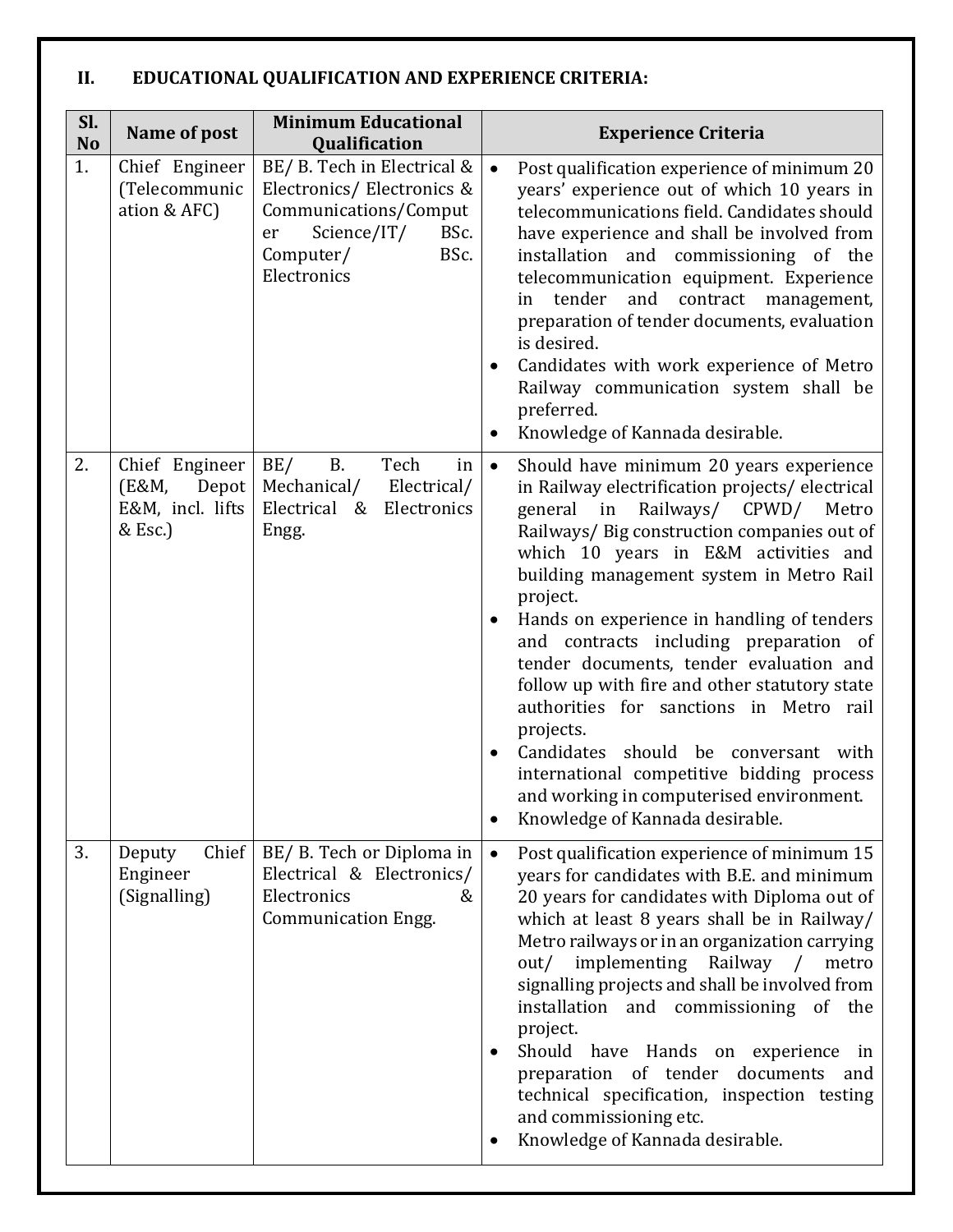| 4. | Chief<br>Deputy<br>Engineer<br>(Telecommunic<br>ation& AFC)               | BE/ B. Tech in Electrical &<br>Electronics/Electronics &<br>Communications/Comput<br>Science/IT/<br>BSc.<br>er<br>Computer<br>BSc.<br>Electronics. | Post qualification experience of minimum 15<br>$\bullet$<br>years out of which at least 8 years shall be in<br>telecommunications field. Candidates should<br>have experience in site work supervision,<br>testing<br>and<br>commissioning<br>of<br>telecommunication equipment. Experience<br>tender<br>and<br>contract<br>management,<br>in<br>preparation of tender documents, evaluation<br>is desired.<br>Candidates with work experience of Metro<br>$\bullet$<br>Railway communication system shall be<br>preferred.<br>Knowledge of Kannada desirable.<br>$\bullet$                                                                                                                                                                                                                                                                                                                      |
|----|---------------------------------------------------------------------------|----------------------------------------------------------------------------------------------------------------------------------------------------|--------------------------------------------------------------------------------------------------------------------------------------------------------------------------------------------------------------------------------------------------------------------------------------------------------------------------------------------------------------------------------------------------------------------------------------------------------------------------------------------------------------------------------------------------------------------------------------------------------------------------------------------------------------------------------------------------------------------------------------------------------------------------------------------------------------------------------------------------------------------------------------------------|
| 5. | Chief<br>Deputy<br>Engineer<br>(Traction<br>&<br>RSS)                     | BE/ B. Tech or Diploma in<br>Electrical/ Electrical<br>&<br><b>Electronics Engg.</b>                                                               | Post qualification experience of minimum 15<br>$\bullet$<br>years for candidates with B.E. and minimum<br>20 years for candidates with Diploma out of<br>which at least 8 years shall be in Traction,<br>Power supply & SCADA.<br>The candidate should have experience in<br>$\bullet$<br>handling large value procurement tenders of<br>Traction and Power supply and SCADA<br>systems through international bidding<br>process including preparation of technical<br>specification,<br>design,<br>testing<br>and<br>commissioning,<br>design<br>review<br>and<br>evaluation,<br>interface,<br>testing<br>and<br>commissioning etc. of traction and Power<br>supply/SCADA.<br>Candidates with experience in tendering and<br>$\bullet$<br>contract management of Traction & Power<br>supply system in Metro rail projects will be<br>preferred.<br>Knowledge of Kannada desirable.<br>$\bullet$ |
| 6. | Chief<br>Deputy<br>Engineer (E&M,<br>Depot<br>E&M,<br>incl. lifts & Esc.) | BE/<br><b>B.</b><br>Tech<br>in<br>Mechanical/<br>Electrical/<br>Electrical & Electronics<br>Engg.                                                  | Should have minimum 15 years' experience<br>$\bullet$<br>in Railway electrification projects/electrical<br>general in Railways/ CPWD/<br>Metro<br>Railways/ Big construction companies out of<br>which 8 years in E&M activities and building<br>management system in Metro Rail project.<br>Hands on experience in handling of tenders<br>$\bullet$<br>and contracts including preparation of<br>tender documents, tender evaluation and<br>follow up with fire and other statutory state<br>authorities for sanctions in Metro rail<br>projects.<br>Candidates should be conversant with<br>$\bullet$<br>international competitive bidding process<br>and working in computerised environment.<br>Knowledge of Kannada desirable.<br>٠                                                                                                                                                         |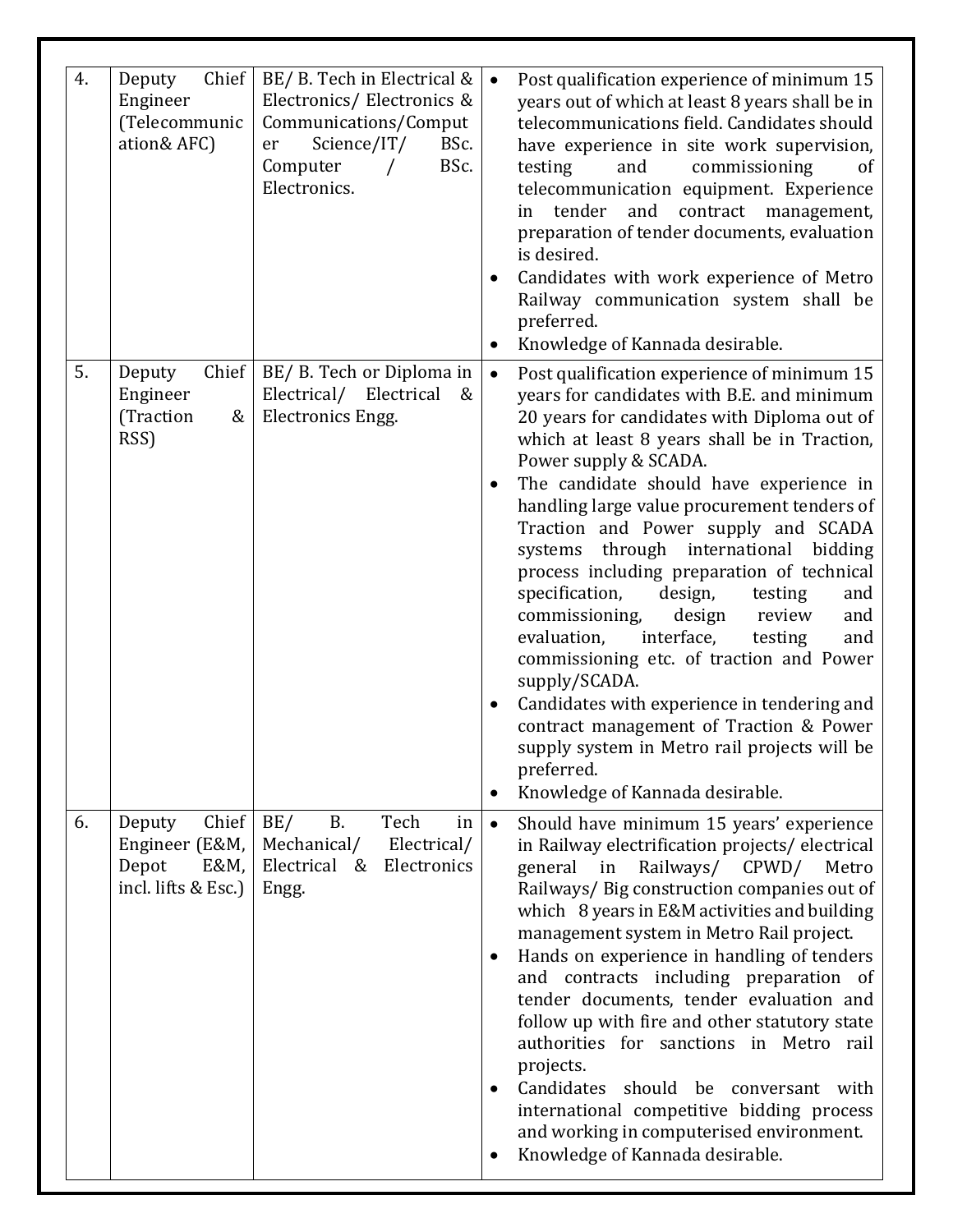| 7.  | Chief<br>Deputy<br>Engineer<br>(Depot Design,<br>Machinery<br>&<br>Plant) | BE/ B. Tech in Electrical &<br>Electronics/ Mechanical/<br>Production Engg.                                                                                         | Post qualification experience of minimum 15<br>$\bullet$<br>years out of which at least 8 years in<br>procurement of depot and workshop<br>machinery and plants.<br>The hands on experience in handling tender<br>and contracts, including preparation of<br>tender documents, tender evaluation, site<br>supervision, inspections and testing and<br>commissioning of M&P.<br>Candidates with experience in establishing<br>$\bullet$<br>depot works in Railway/ Metro rail projects<br>will be preferred.<br>Knowledge of Kannada desirable.                                                                      |
|-----|---------------------------------------------------------------------------|---------------------------------------------------------------------------------------------------------------------------------------------------------------------|---------------------------------------------------------------------------------------------------------------------------------------------------------------------------------------------------------------------------------------------------------------------------------------------------------------------------------------------------------------------------------------------------------------------------------------------------------------------------------------------------------------------------------------------------------------------------------------------------------------------|
| 8.  | Chief<br>Deputy<br>Engineer<br>(Operation<br>Safety)                      | BE/ B. Tech in any branch<br>of engineering.                                                                                                                        | Post qualification experience of minimum 15<br>$\bullet$<br>years out of which at least 8 years'<br>experience in Train operation control in any<br>Electrified Division of Indian Railways or<br>Sub-Urban Railway System/ Metro railways.<br>Candidates working in Modern Metro Rail<br>$\bullet$<br>System will be preferred.<br>Knowledge of Kannada desirable.<br>$\bullet$                                                                                                                                                                                                                                    |
| 9.  | Executive<br>Engineer/<br>Manager<br>(Signalling)                         | BE/ B. Tech or Diploma in<br>Electrical & Electronics/<br>Electronics<br>&<br><b>Communication Engg.</b>                                                            | Should have minimum 10 years' experience<br>$\bullet$<br>for Degree holders and 15 years for Diploma<br>holders out of which at least 5 years shall be<br>Railway/ Metro railways or in an<br>in<br>organization carrying out/ implementing<br>Railway / metro signalling projects and shall<br>involved<br>from<br>installation<br>be<br>and<br>commissioning of the project.<br>Should have Hands on experience in<br>preparation of tender documents and<br>technical specification, inspection testing<br>and commissioning etc.<br>Knowledge of Kannada desirable.<br>$\bullet$                                |
| 10. | Executive<br>Engineer/<br>Manager<br>(Telecommunic<br>ation& AFC)         | BE/ B. Tech or Diploma in<br>Electrical & Electronics/<br>Electronics<br>&<br>Communications/Comput<br>Science/IT/<br>BSc.<br>er<br>BSc.<br>Computer<br>Electronics | Post qualification experience of minimum 10<br>$\bullet$<br>years for candidates with B.E. and minimum<br>15 years for candidates with Diploma out of<br>which at least 5 years shall be in<br>telecommunications field. Candidates should<br>have experience in site work supervision,<br>testing<br>and<br>commissioning<br><sub>of</sub><br>telecommunication equipment. Experience<br>tender<br>and<br>contract management,<br>in<br>preparation of tender documents, evaluation<br>is desired.<br>Candidates with work experience of Metro<br>$\bullet$<br>Railway communication system shall be<br>preferred. |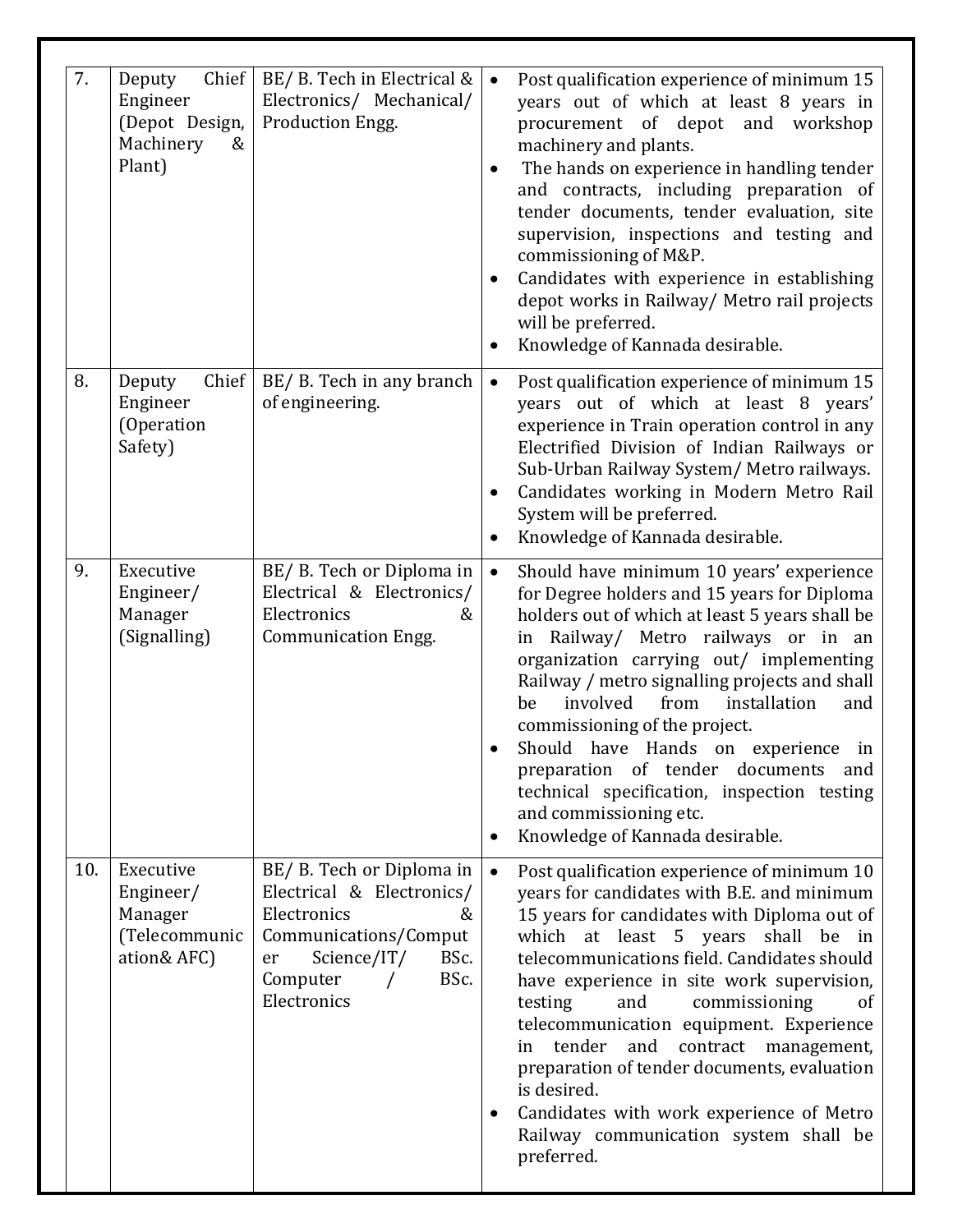| 11. | Executive<br>Engineer/<br>Manager<br>(Traction<br>&<br>RSS)                             | BE/ B. Tech or Diploma in<br>Electrical/ Electrical<br>&<br>Electronics Engg.                               | $\bullet$<br>$\bullet$<br>$\bullet$ | Should have minimum experience of 10<br>years in case of Degree holders and 15 years<br>in case of Diploma holders out of which 5<br>years' experience in railway electrification<br>projects/ TRD in Railways, metro rail or any<br>reputed Power sector company in the<br>desirable domain.<br>The experience in Third rail systems and<br>interface with other sub-systems and hands<br>on experience in handling of tenders and<br>contracts, including the preparation of<br>tender documents, tender evaluation and site<br>supervision in modern metro system shall be<br>preferred.<br>Knowledge of Kannada desirable.                                                                                                                                       |
|-----|-----------------------------------------------------------------------------------------|-------------------------------------------------------------------------------------------------------------|-------------------------------------|----------------------------------------------------------------------------------------------------------------------------------------------------------------------------------------------------------------------------------------------------------------------------------------------------------------------------------------------------------------------------------------------------------------------------------------------------------------------------------------------------------------------------------------------------------------------------------------------------------------------------------------------------------------------------------------------------------------------------------------------------------------------|
| 12. | Executive<br>Engineer/<br>Manager (E&M,<br>Depot E&M incl.<br>Lift<br>and<br>Escalator) | BE/ B. Tech or Diploma in<br>Mechanical/<br>Electrical/<br>Electrical & Electronics<br>Engg.                | $\bullet$<br>$\bullet$<br>$\bullet$ | Should have minimum experience of 10<br>years in case of Degree holders and 15 years<br>in case of Diploma holders in Railway<br>electrification projects/ electrical general in<br>Railways/ CPWD/ Metro Railways/ Big<br>construction companies out of which 5 years<br>in E&M activities and building management<br>system in Metro Rail project.<br>Hands on experience in handling of tenders<br>and contracts including preparation of<br>tender documents, tender evaluation and<br>follow up with fire and other statutory state<br>authorities for sanctions in Metro rail<br>projects.<br>Candidates should be conversant with<br>international competitive bidding process<br>and working in computerised environment.<br>Knowledge of Kannada desirable. |
| 13. | Executive<br>Engineer/<br>Manager<br>(ECS<br>& TVS/ SCADA)                              | BE/ B. Tech or Diploma in<br>Mechanical/<br>Electrical/<br>Electronics<br>and<br><b>Communication Engg.</b> | $\bullet$<br>٠<br>$\bullet$         | Should have minimum experience of 10<br>years in case of Degree holders and 15 years<br>in case of Diploma holders in Railway<br>electrification projects/electrical/SCADA in<br>Railways/<br>Metro<br>Construction<br>Big<br>Companies out of which 5 years' experience<br>should<br>be<br>at<br>executive<br>level<br>in<br>ECS/TVS/SCADA/ BMS system erection,<br>testing and commissioning in Metro rail<br>Project.<br>Candidate should have knowledge in overall<br>ECS/TVS design.<br>Hands on experience in handling of tenders<br>and contracts including the preparation of<br>site related documents and drawing for<br>execution of site related proposals, follow up                                                                                    |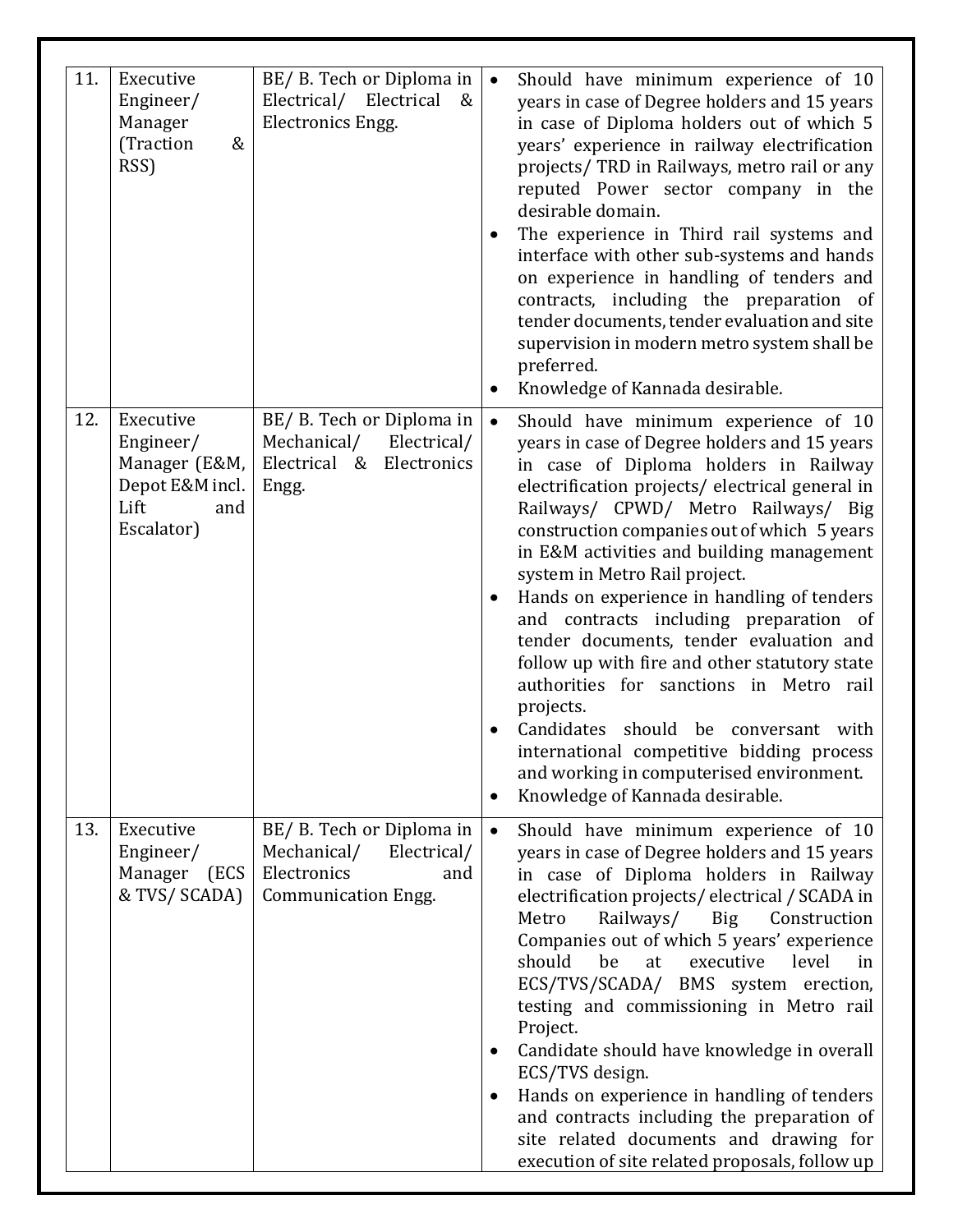|     |                                                                                 |                                                                                                                                                                      | with concerned authorities for execution in<br>Metro Rail projects shall be preferred.<br>Knowledge of Kannada desirable.<br>$\bullet$                                                                                                                                                                                                                                                                                                                                                                                                                                                                                                                      |
|-----|---------------------------------------------------------------------------------|----------------------------------------------------------------------------------------------------------------------------------------------------------------------|-------------------------------------------------------------------------------------------------------------------------------------------------------------------------------------------------------------------------------------------------------------------------------------------------------------------------------------------------------------------------------------------------------------------------------------------------------------------------------------------------------------------------------------------------------------------------------------------------------------------------------------------------------------|
| 14. | Executive<br>Engineer/<br>Manager<br>(Depot Design,<br>Machinery<br>&<br>Plant) | BE/ B. Tech or Diploma in<br>Electrical & Electronics/<br>Production<br>Mechanical/<br>Engg.                                                                         | Should have minimum 10 years' experience<br>$\bullet$<br>for Degree holders and 15 years for Diploma<br>holders out of which at least 5 years in<br>procurement of depot and workshop<br>machinery and plants.<br>The hands on experience in handling tender<br>٠<br>and contracts, including preparation of<br>tender documents, tender evaluation, site<br>supervision, inspections and testing and<br>commissioning with respect to procurement<br>of M&P.<br>Candidates with experience in establishing<br>$\bullet$<br>depot works in Metro rail projects will be<br>preferred.<br>Knowledge of Kannada desirable.<br>$\bullet$                        |
| 15. | Assistant<br>Executive<br>Engineer<br>(Signalling)                              | BE/ B. Tech or Diploma in<br>Electrical & Electronics/<br>Electronics<br>&<br><b>Communication Engg.</b>                                                             | $\bullet$<br>Should have minimum 5 years' experience<br>for Degree holders and 10 years for Diploma<br>holders out of which at least 3 years shall be<br>in Railway/ Metro railways or in an<br>organization carrying out/ implementing<br>Railway / metro signalling projects and shall<br>involved<br>installation<br>from<br>be<br>and<br>commissioning of the project.<br>Should have Hands on experience in<br>$\bullet$<br>preparation of tender documents<br>and<br>technical specification, inspection testing<br>and commissioning etc<br>Knowledge of Kannada desirable.                                                                          |
| 16. | Assistant<br>Executive<br>Engineer<br>(Telecommunic<br>ation & AFC)             | BE/ B. Tech or Diploma in<br>Electrical & Electronics/<br>Electronics<br>&<br>Communications/Comput<br>Science/IT/<br>BSc.<br>er<br>BSc.<br>Computer<br>Electronics. | Post qualification experience of minimum 5<br>$\bullet$<br>years for candidates with B.E. and minimum<br>10 years for candidates with Diploma out of<br>which at least 3 years<br>shall<br>be<br>in<br>telecommunications field. Candidates should<br>have experience in site work supervision,<br>testing<br>commissioning<br>and<br>οf<br>telecommunication equipment. Experience<br>tender<br>and<br>contract<br>management,<br>in<br>preparation of tender documents, evaluation<br>is desired.<br>Candidates with work experience of Metro<br>٠<br>Railway communication system shall be<br>preferred.<br>Knowledge of Kannada desirable.<br>$\bullet$ |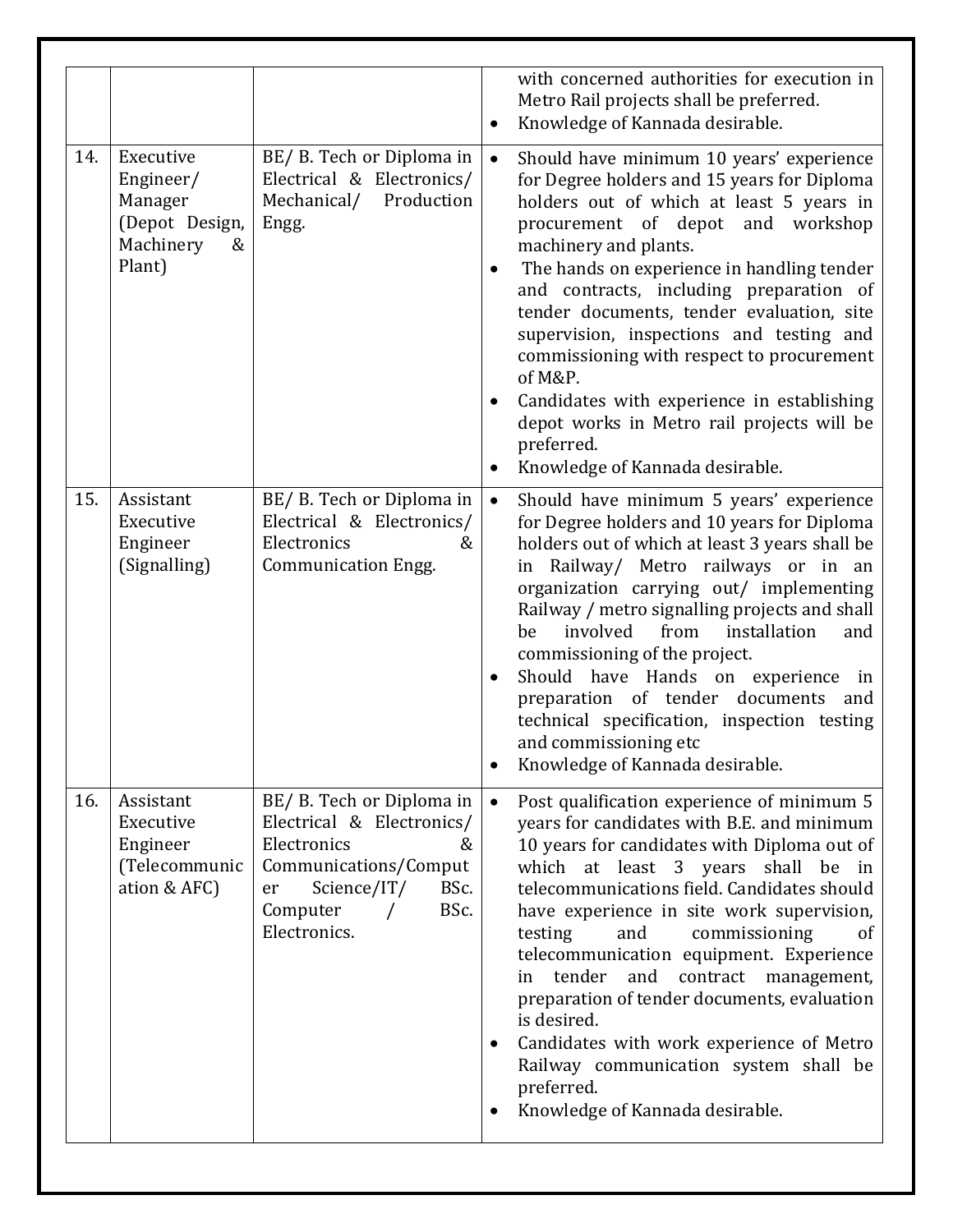| 17. | Asst. Executive<br>Engineer<br>(Traction<br>&<br>RSS)                            | BE/ B. Tech or Diploma in<br>Electrical/<br>Electrical<br>&<br>Electronics Engg.             | Should have minimum experience of 5 years<br>$\bullet$<br>in case of Degree holders and 10 years in case<br>of Diploma holders out of which 3 years'<br>railway<br>experience<br>in<br>electrification<br>projects/ TRD in Railways, metro rail or any<br>reputed Power sector company in the<br>desirable domain.<br>The experience in Third rail systems and<br>$\bullet$<br>interface with other sub-systems and hands<br>on experience in handling of tenders and<br>contracts, including the preparation of<br>tender documents, tender evaluation and site<br>supervision in modern metro system shall be<br>preferred.<br>Knowledge of Kannada desirable.                                                                                                 |
|-----|----------------------------------------------------------------------------------|----------------------------------------------------------------------------------------------|------------------------------------------------------------------------------------------------------------------------------------------------------------------------------------------------------------------------------------------------------------------------------------------------------------------------------------------------------------------------------------------------------------------------------------------------------------------------------------------------------------------------------------------------------------------------------------------------------------------------------------------------------------------------------------------------------------------------------------------------------------------|
| 18. | Assistant<br>Executive<br>Engineer (E&M,<br>Depot E&M incl.<br>lifts & Esc.)     | BE/ B. Tech or Diploma in<br>Mechanical/<br>Electrical/<br>Electrical & Electronics<br>Engg. | $\bullet$<br>Should have minimum experience of 5 years,<br>in case of Degree holders and 10 years in case<br>of Diploma holders in Railway electrification<br>projects/ electrical general in Railways/<br>CPWD/ Metro Railways/ Big Construction<br>Companies out of which 3 years' experience<br>should be at officer/executive level in E&M/<br>Lift Escalator/ BMS system erection, testing<br>and commissioning in Metro rail Project.<br>Hands on experience in handling of tenders<br>and contracts including the preparation of<br>site related documents and drawing for<br>execution of site related proposals, follow up<br>with concerned authorities for execution in<br>Metro Rail projects shall be preferred.<br>Knowledge of Kannada desirable. |
| 19. | Assistant<br>Executive<br>Engineer<br>(Depot Design,<br>Machinery<br>&<br>Plant) | BE/ B. Tech or Diploma in<br>Electrical & Electronics/<br>Mechanical/<br>Production<br>Engg. | Should have minimum 5 years' experience<br>$\bullet$<br>for Degree holders and 10 years for Diploma<br>holders out of which at least 3 years in<br>procurement of depot and workshop<br>machinery and plants.<br>The hands on experience in handling tender<br>$\bullet$<br>and contracts, including preparation of<br>tender documents, tender evaluation, site<br>supervision, inspections and testing and<br>commissioning with respect to procurement<br>of M&P.<br>Candidates with experience in establishing<br>٠<br>depot works in Metro rail projects will be<br>preferred.<br>Knowledge of Kannada desirable.                                                                                                                                           |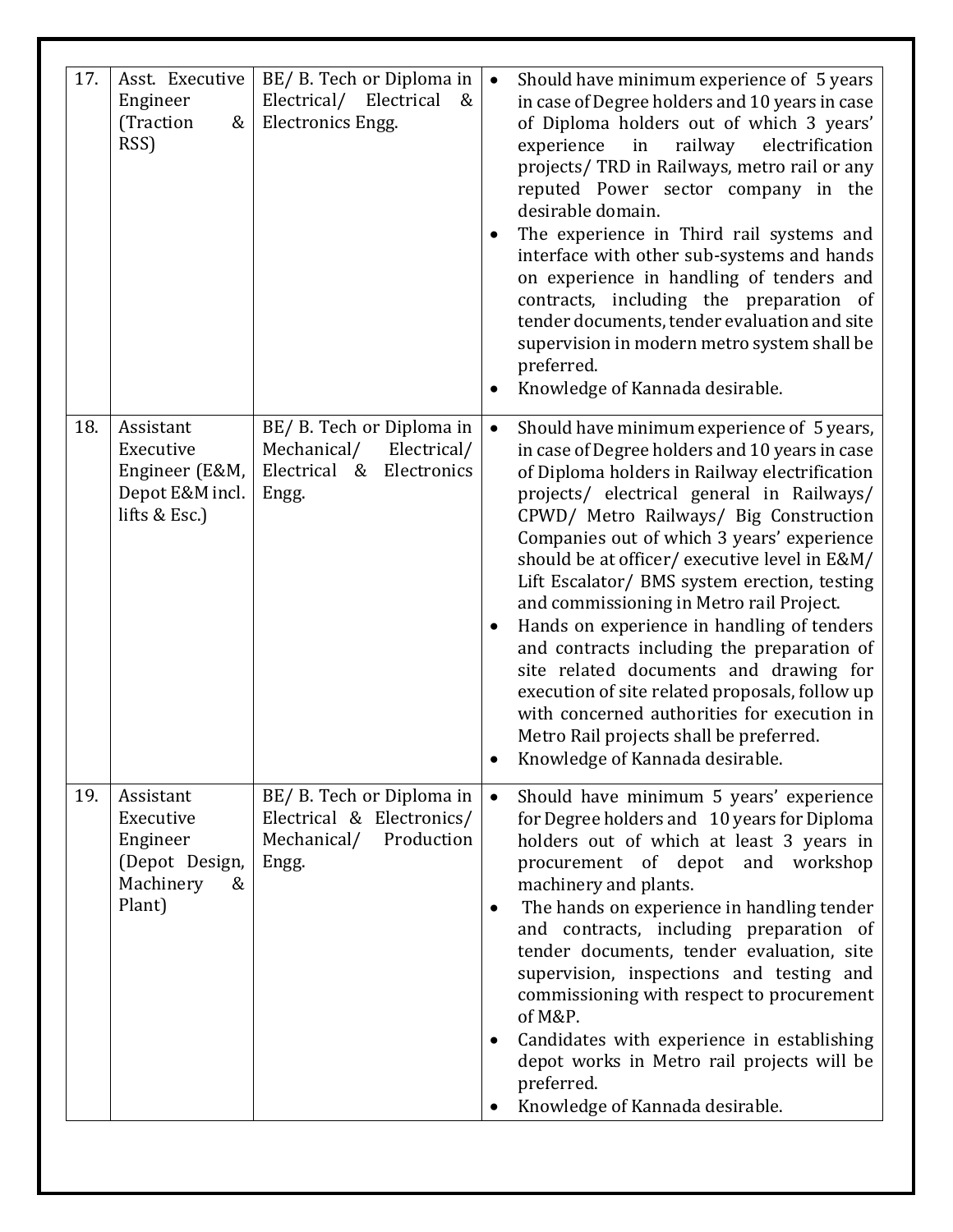| 20. | Assistant<br>Executive<br>Engineer<br>(Operation<br>Safety) | BE/ B. Tech or Diploma in<br>discipline<br>of<br>any<br>engineering | Should have minimum 5 years' experience in<br>$\bullet$<br>case of Degree holders and minimum 10<br>years in case of Diploma holders in operation<br>monitoring, operation analysis, analysis of<br>incidents, planning corrective action and<br>service improvement, co-ordination, data<br>collection & interpretation out of which at<br>least 3 years' shall be in Metro railway in<br>relevant field.<br>• Candidate with additional qualification in<br>Transportation field will have an added<br>advantage.<br>Knowledge of Kannada desirable. |
|-----|-------------------------------------------------------------|---------------------------------------------------------------------|--------------------------------------------------------------------------------------------------------------------------------------------------------------------------------------------------------------------------------------------------------------------------------------------------------------------------------------------------------------------------------------------------------------------------------------------------------------------------------------------------------------------------------------------------------|

#### **III. CONSOLIDATED PAY AND ALLOWANCES:**

| SI.<br>No. | <b>Name of Post</b>       | <b>Consolidated Pay</b><br>(excluding allowances)<br>(in Rs.) | <b>Allowances</b>                                                                               |
|------------|---------------------------|---------------------------------------------------------------|-------------------------------------------------------------------------------------------------|
| 1.         | Chief Engineer            | $1,65,000/-$                                                  | Besides consolidated pay, the                                                                   |
| 2.         | Deputy Chief Engineer     | $1,40,000/-$                                                  | selected candidates will be<br>extended medical and personal                                    |
| 3.         | <b>Executive Engineer</b> | $85,000/-$                                                    | accident insurance cover, CUG<br>mobile facility and applicable<br>allowances as per prevailing |
| 4.         | Asst. Executive Engineer  | $65,000/-$                                                    | Rules of the Company.                                                                           |

# **IV. PERIOD OF CONTRACT APPOINTMENT**:

- 1. The tenure of contract appointment will be for 1- 3 years which is extendable based on performance.
- 2. The contract appointment may be terminated by either side by giving 3 months' notice or by paying the contractual remuneration of 3 months in lieu of notice period, if the circumstances so warrant.

# **V. CONDITIONS**:

- 1. Candidates who have been shortlisted will only be called for interview.
- 2. The experience is post qualification and the minimum required. Mere possession of minimum experience does not confer any right to be called for interview / selection.
- 3. Any canvassing by or on behalf of the candidates or to bring political or other outside influence with regard to selection/appointment shall be a disqualification.
- 4. Selection will be through Interview by a Committee constituted by the Competent Authority.